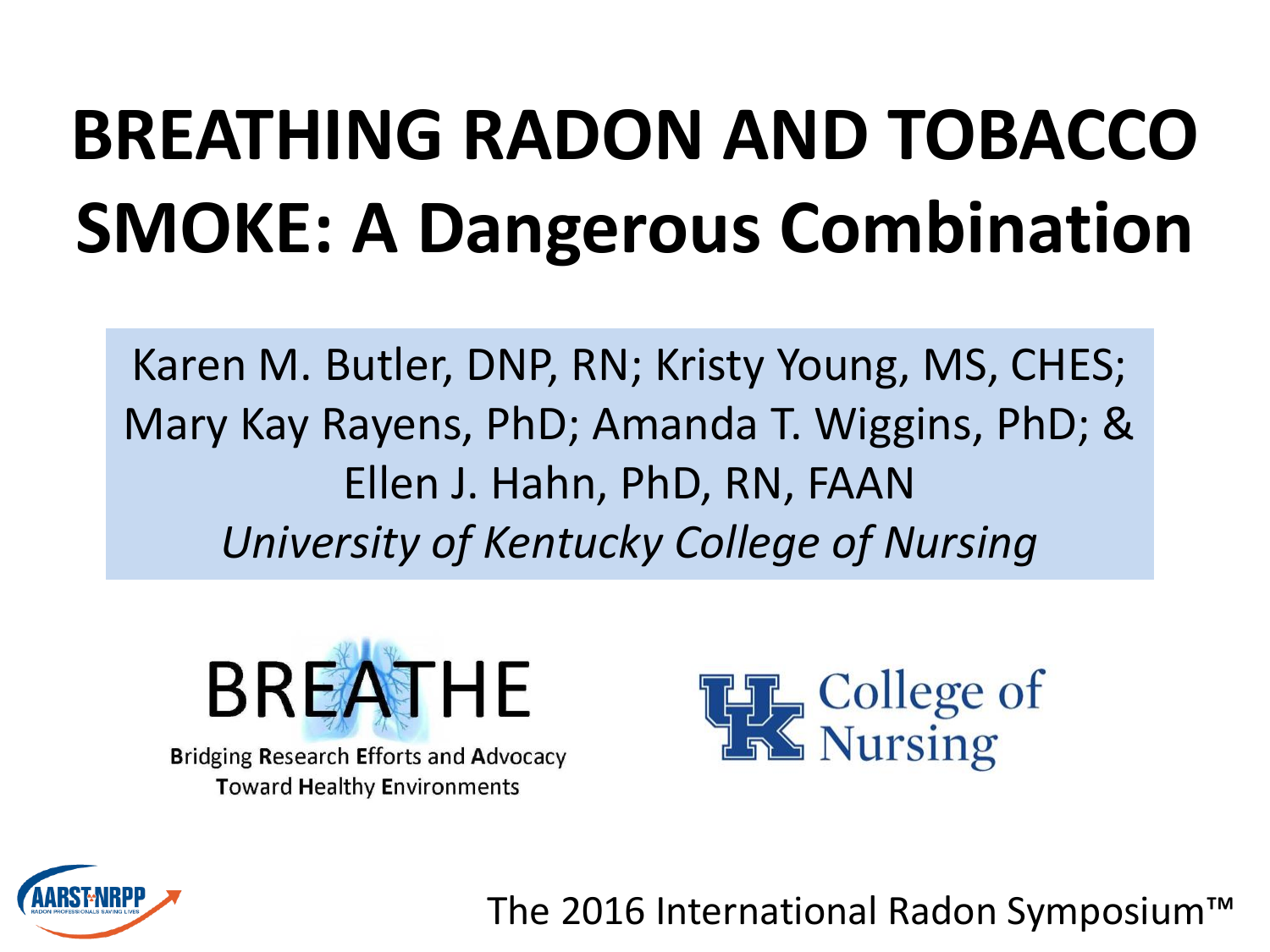# **Funding**

The project described was supported by Award Number R01ES021502 from the National Institute of Environmental Health Sciences (NIEHS) and the National Institute of General Medical Sciences (NIGMS). The content is solely the responsibility of the authors and does not necessarily represent the official views of the NIEHS, NIGMS, or the National Institutes of Health.

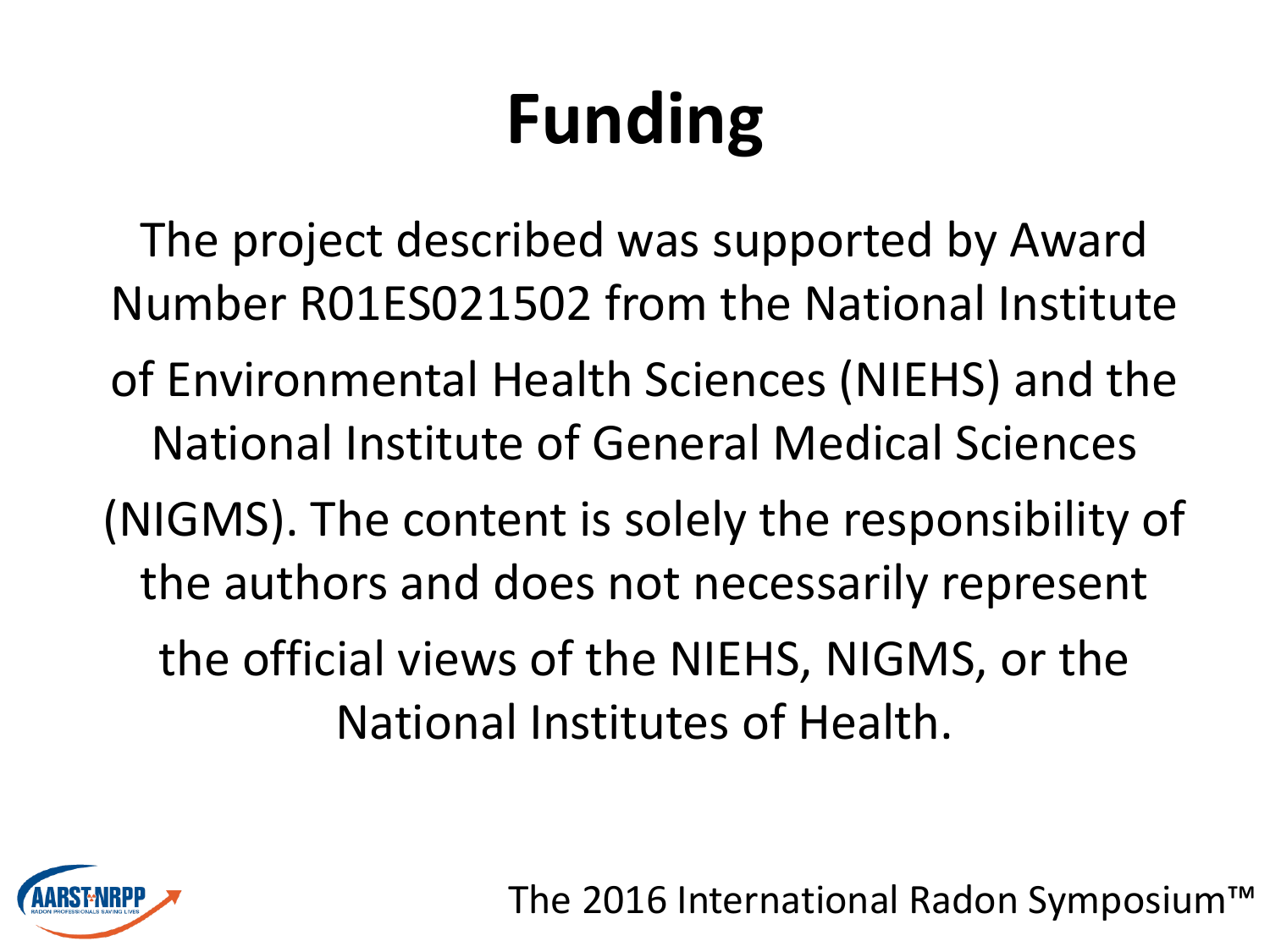# **Background**



- $\blacksquare$  Lung cancer is the second most commonly diagnosed cancer in the US, with the highest mortality rate of all cancers.
- $\blacksquare$  Smoking is the leading cause of lung cancer, followed by radon and secondhand smoke (SHS) exposure.
- $\blacksquare$  Racial and ethnic inequities exist with lung cancer incidence and mortality.
- $\blacksquare$  Socioeconomic status is highly correlated with cancer rates as well as progression of the disease.

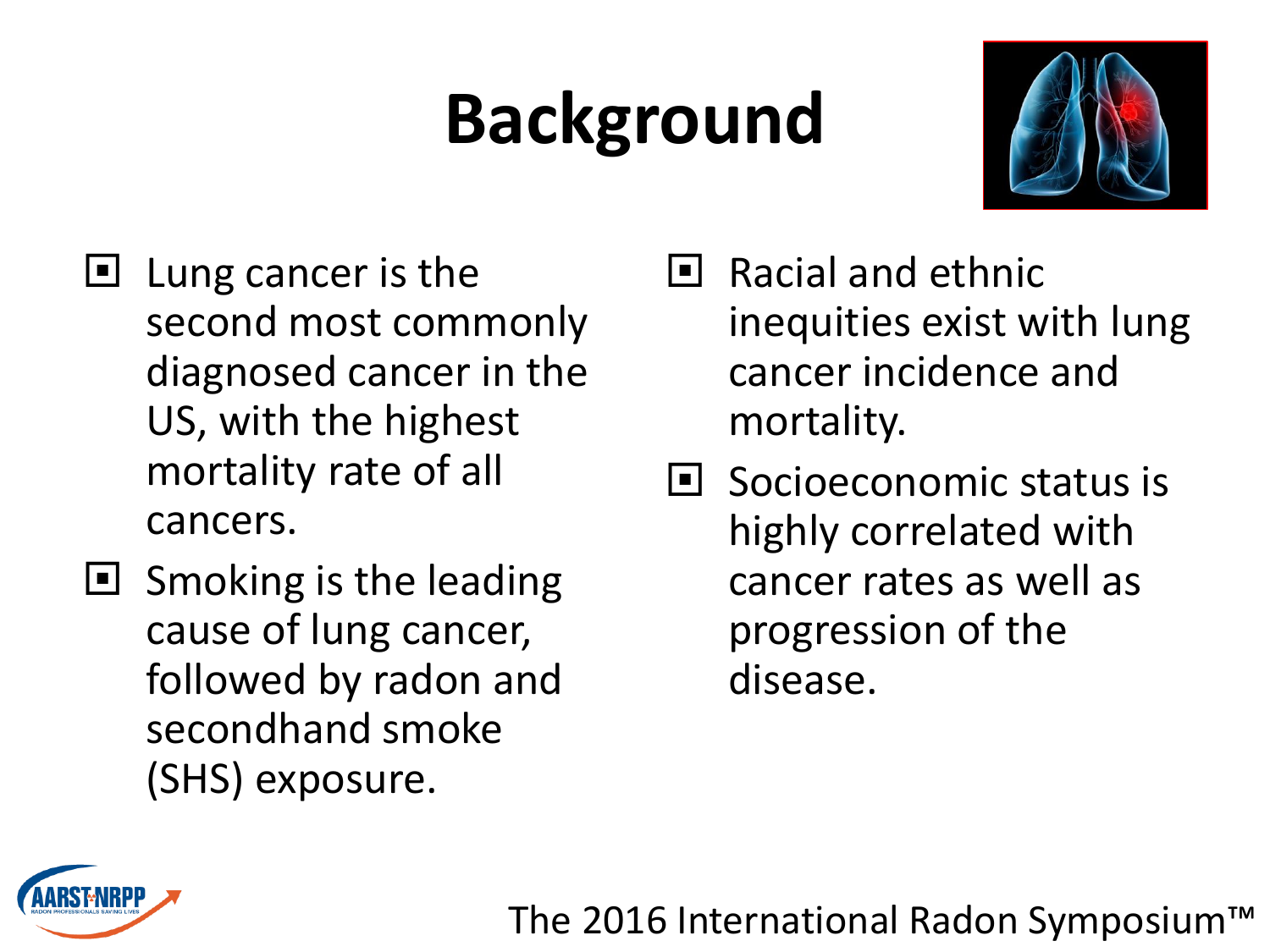# **Background**

 $\Box$  Lung cancer is almost totally preventable by eliminating smoking and exposure to secondhand smoke and radon.



**The risk factors of tobacco smoke and radon** are related, with more radon-related lung cancers occurring in individuals with a history of exposure to tobacco smoke.

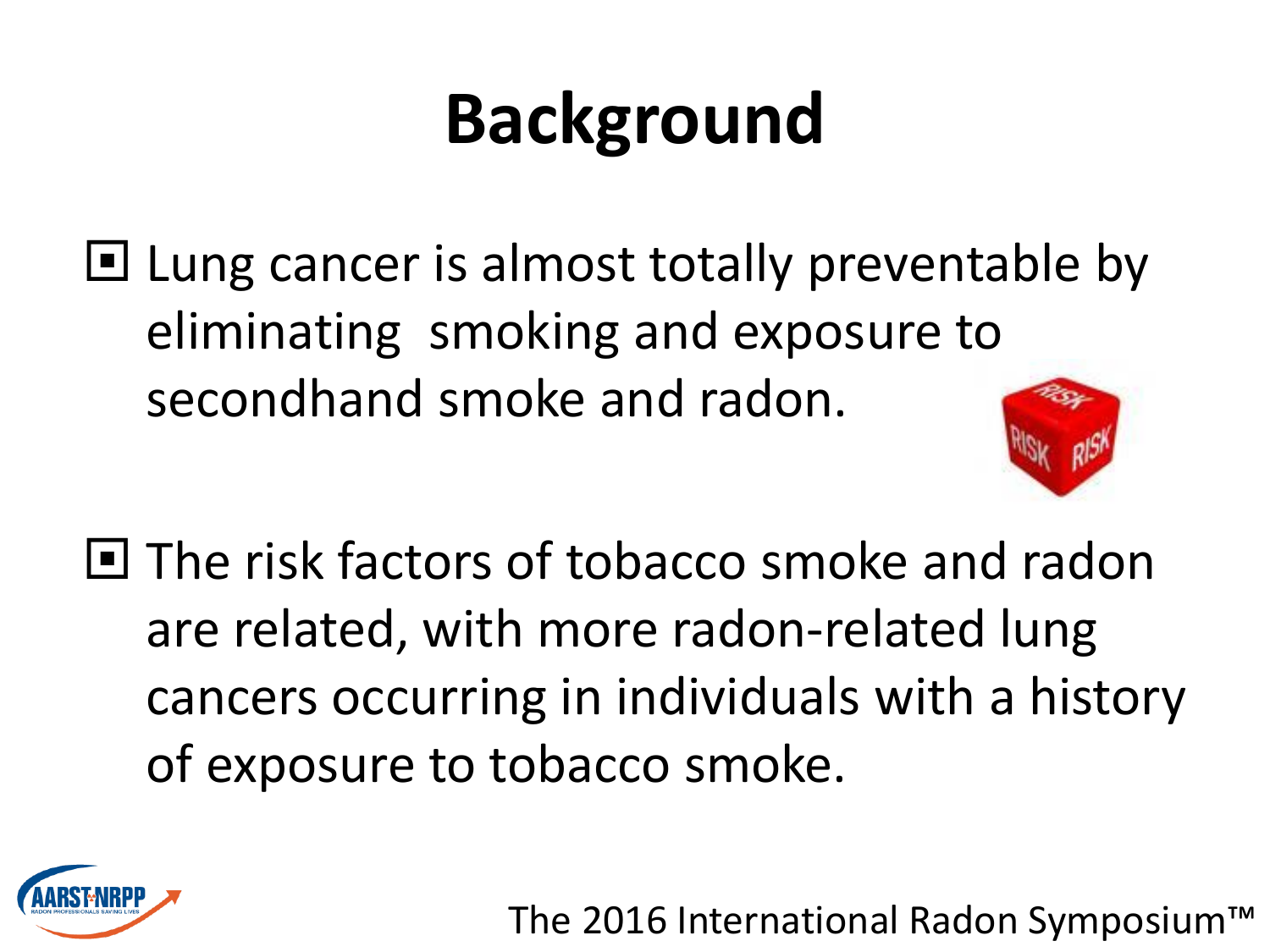#### **FRESH: Dual Home Screening for Lung Cancer Prevention**



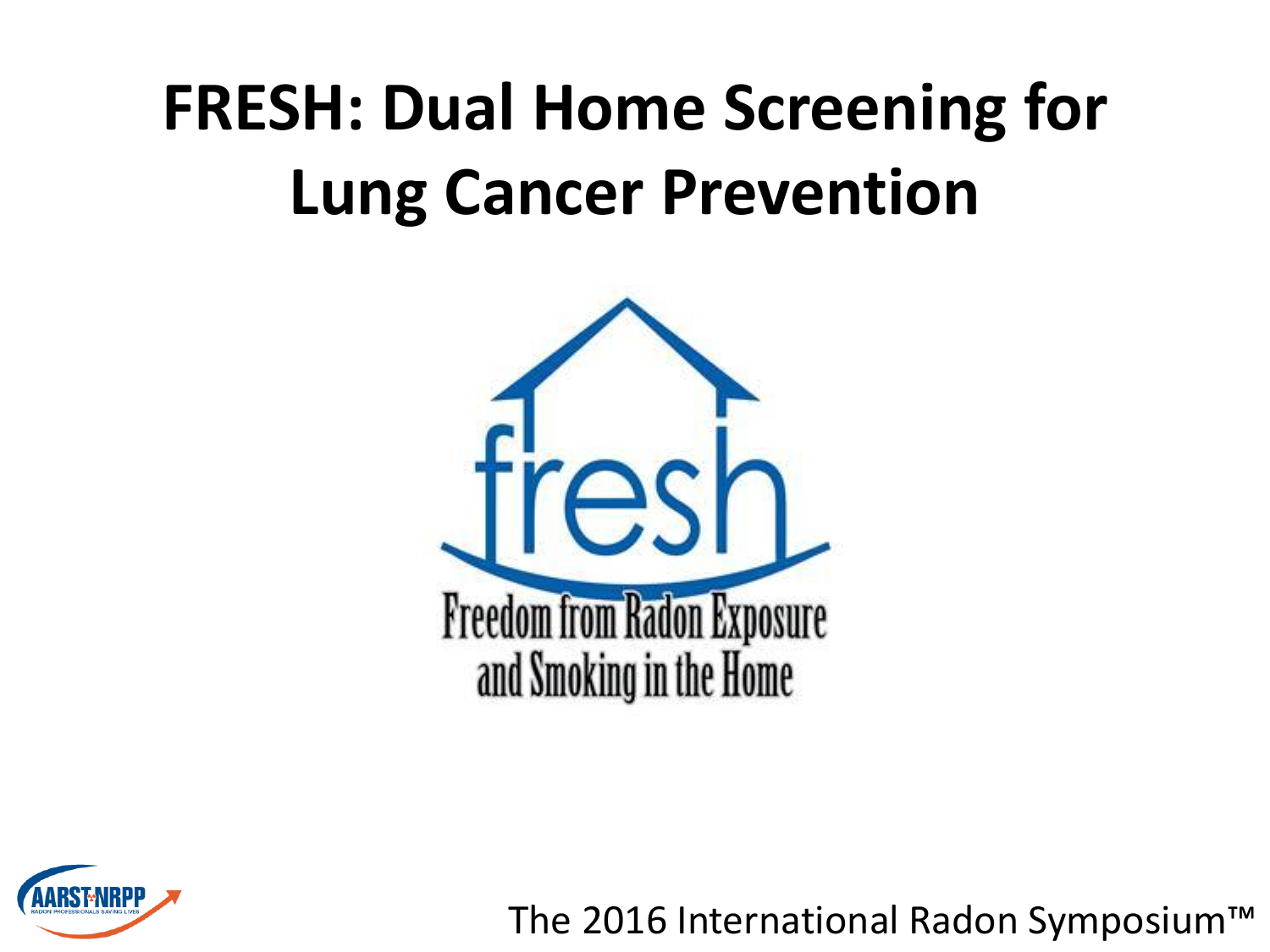# **FRESH Study Design**

- RCT to test the effects of a dual home screening and personalized environmental report-back intervention
- Two recruitment strata – Smoker(s) living in the home (yes/no)
- Two study groups



- Treatment free radon and air nicotine home test kits in primary care settings and brief problem-solving intervention
- Control coupon for free test kits at enrollment

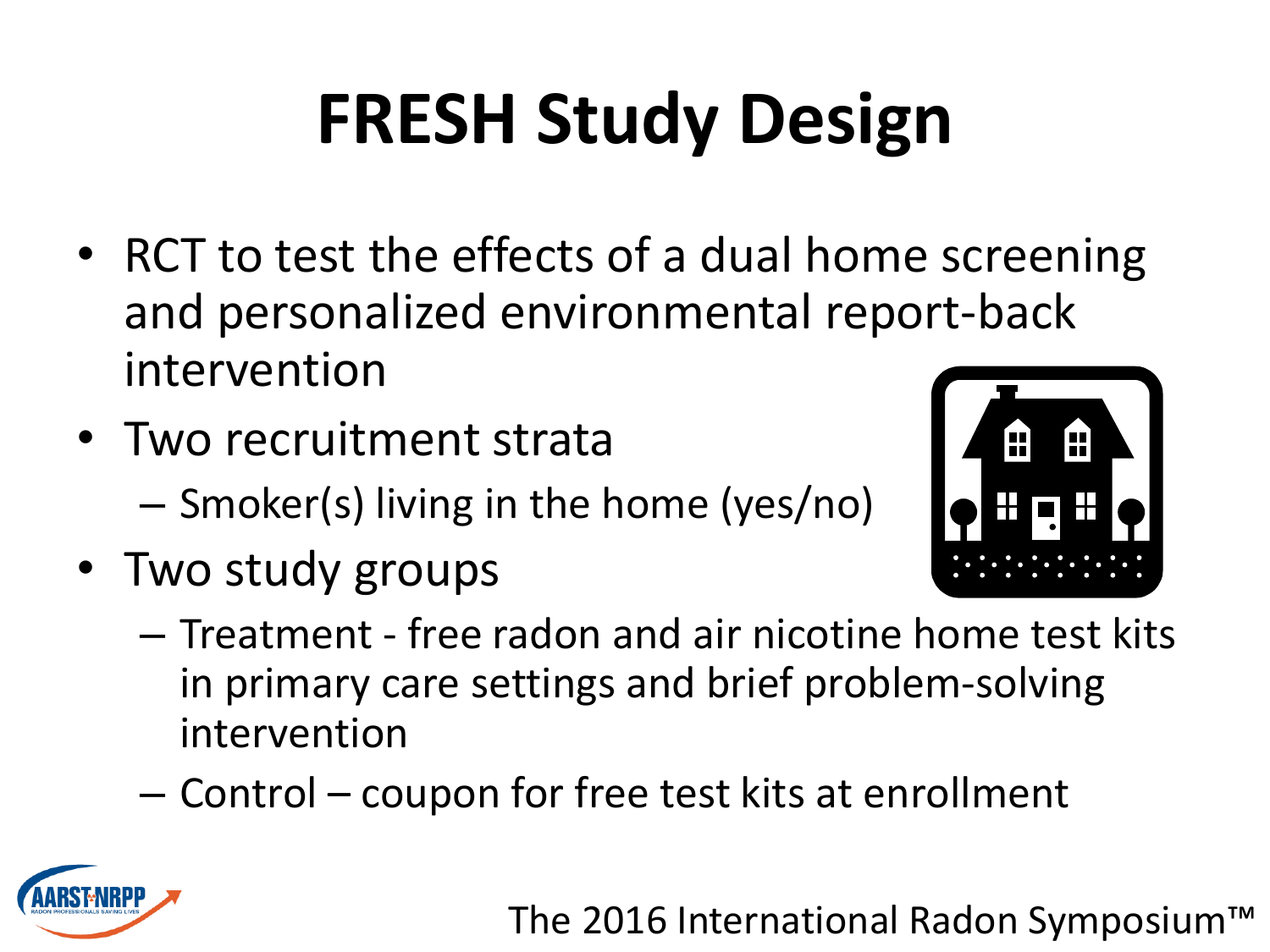#### **Purpose of Today's Presentation**

To examine the short-term impact of FRESH on perception of risk from combined exposure (synergistic risk) to radon and secondhand smoke among homeowners.



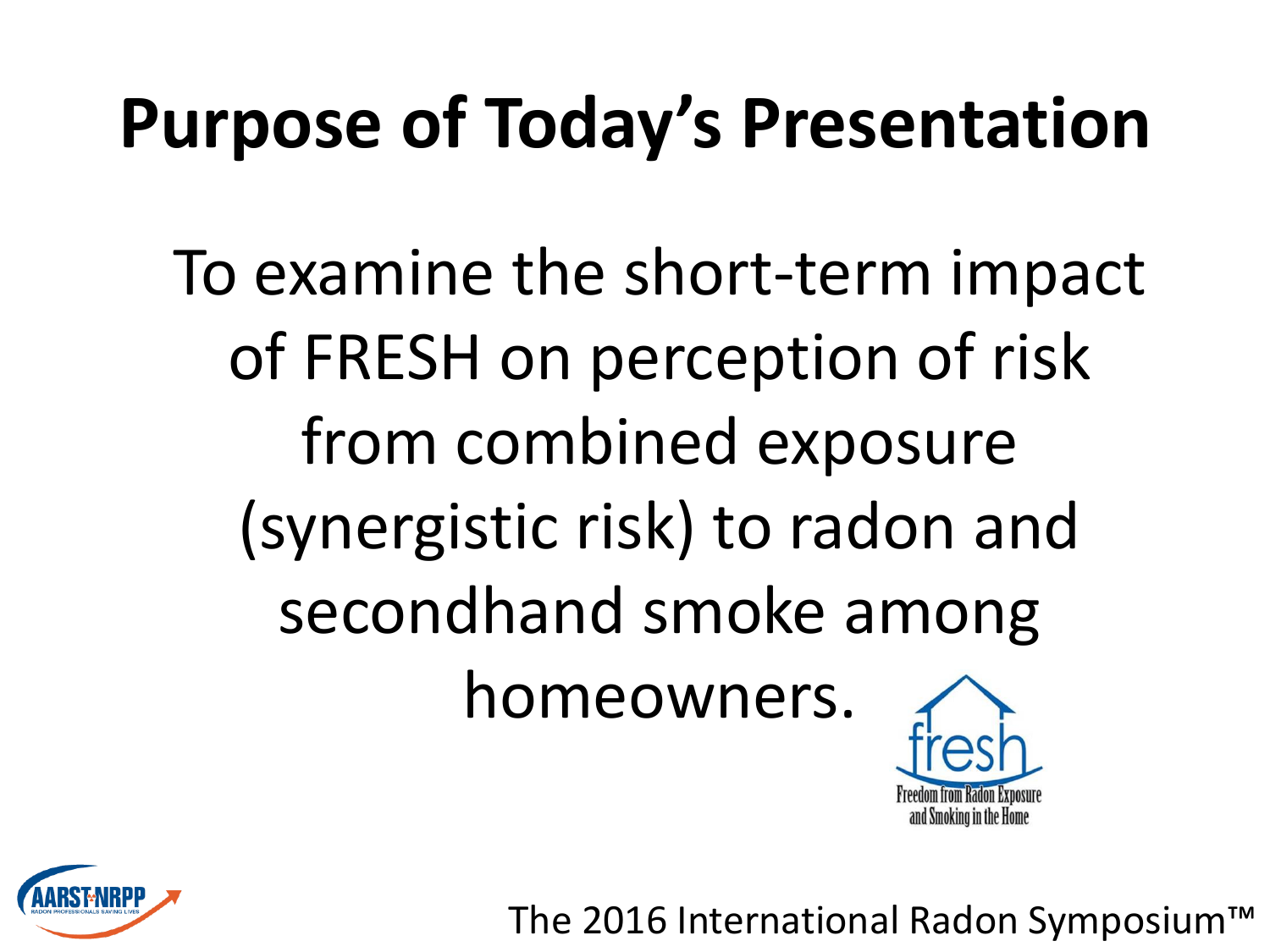# **Hypothesis**

Homeowners who receive a personalized environmental report-back intervention for high nicotine and/or radon levels in the home will have higher perceived synergistic risk at 3-months than those who do not receive the intervention.



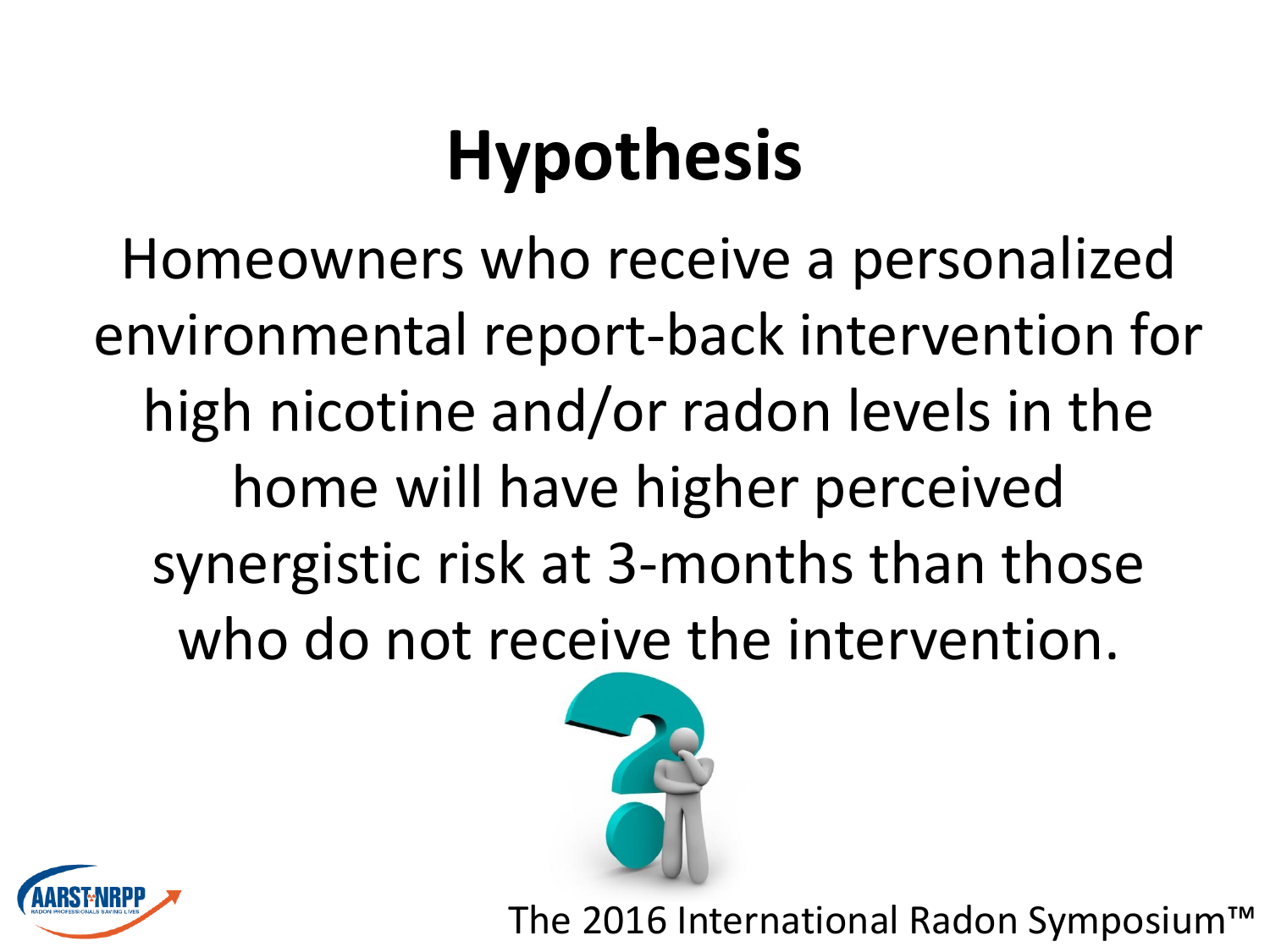

# **Sample**

□ Quota sample of homeowners (*N*=319) in the South recruited in outpatient clinics, university locations, and community events who completed the three month follow-up survey.

 $\blacksquare$  153 and 166 homeowners were from treatment and control groups, respectively

- 17% were current smokers.
- □ 43% had self-reported SHS exposure in the home.

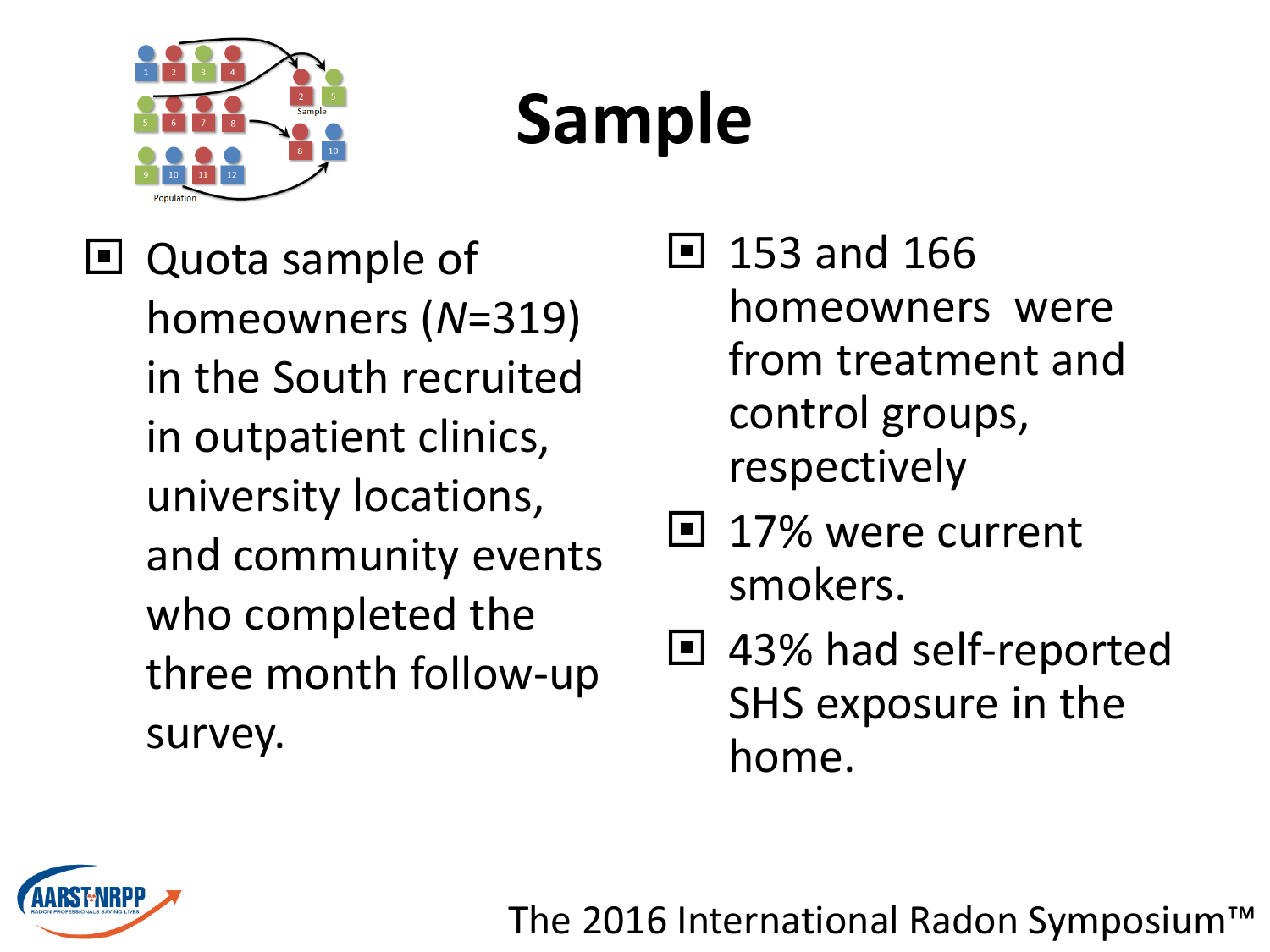#### **FRESH Intervention**

- Dual home screening for radon and SHS
	- Letters with results
	- $-$  Telephone conversation if radon  $\geq$ 4.0 pCi/L and/or air nicotine >  $0.1 \mu g/m^3$
- Brief problem-solving intervention
	- Mitigation
	- Smoking cessation
	- Smoke-free home
	- Targeted printed materials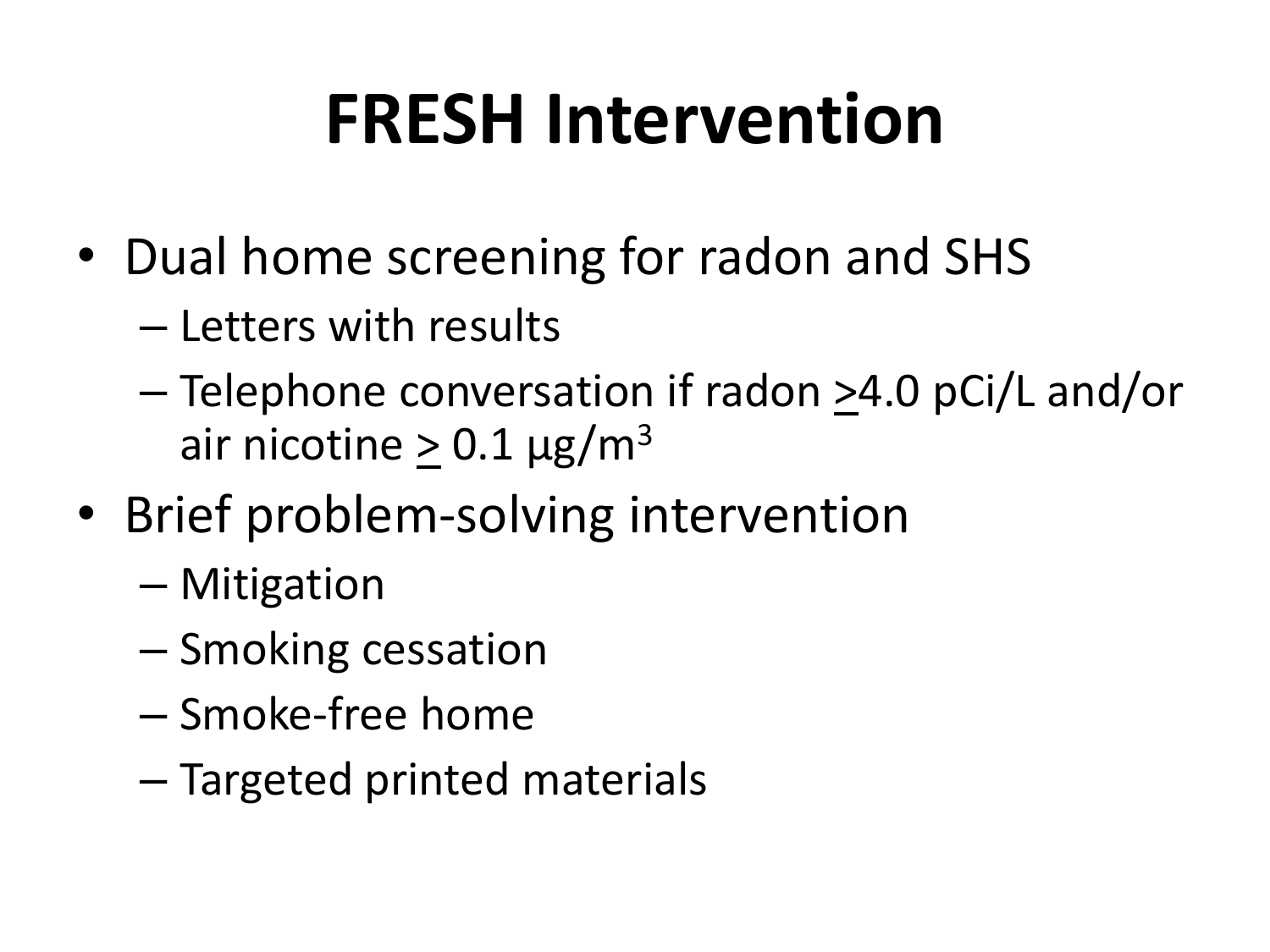

# **Measures and Analysis**

- **Synergistic risk:** single item asking participants to rate the risk from being exposed to radon AND smoking a pack of cigarettes per day, compared to the risk of only smoking a pack of cigarettes a day with no radon exposure.
- 5-point Likert scale ranging from (1) 'Much less risky' to (5) 'Much more risky.'
- Change in synergistic risk perception was compared by study group using a paired t-test.

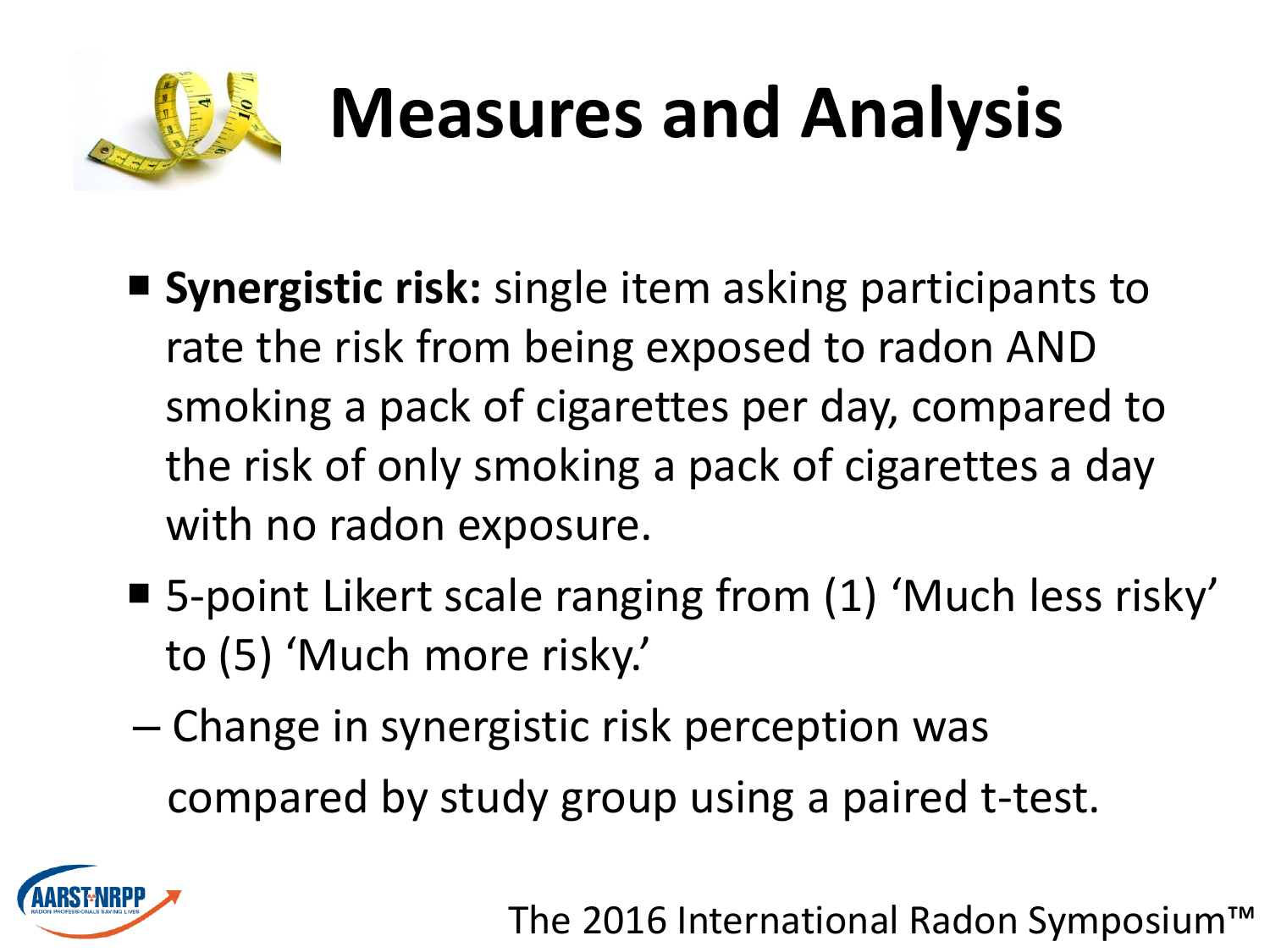#### **Demographic Characteristics of Sample of Homeowners (***N* **=319)**

| <b>Demographic characteristic</b> | <b>Percent</b> |
|-----------------------------------|----------------|
| Female                            | 69%            |
| White, non-Hispanic               | 85%            |
| High school diploma or higher     | 98%            |
| Household income below \$60,000   | 42%            |
| <b>Married</b>                    | 67%            |

Note: Mean age 52.8 years (*SD* = 12.6)

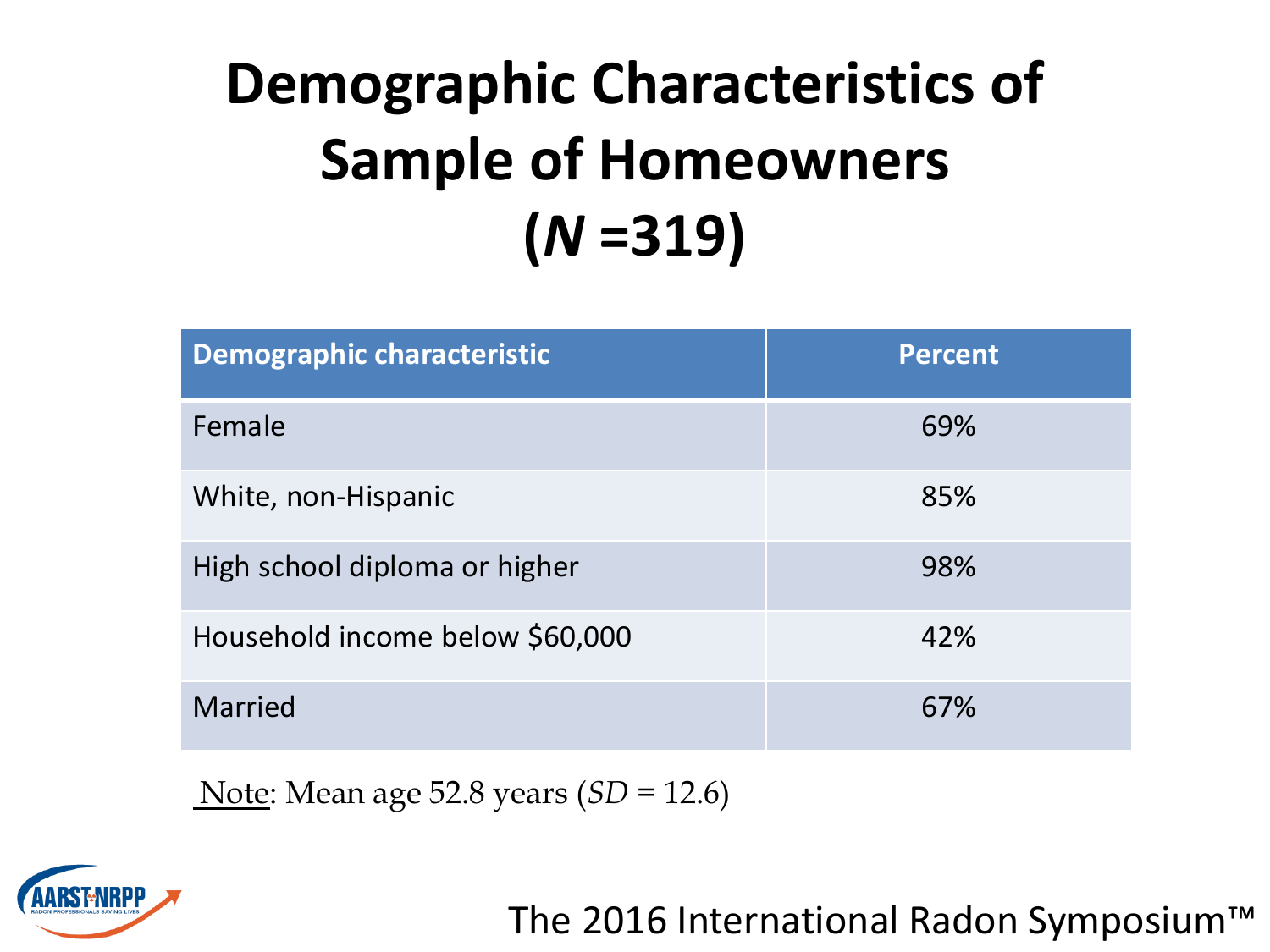#### **Perceived Synergistic Risk by Study Group Over Time**

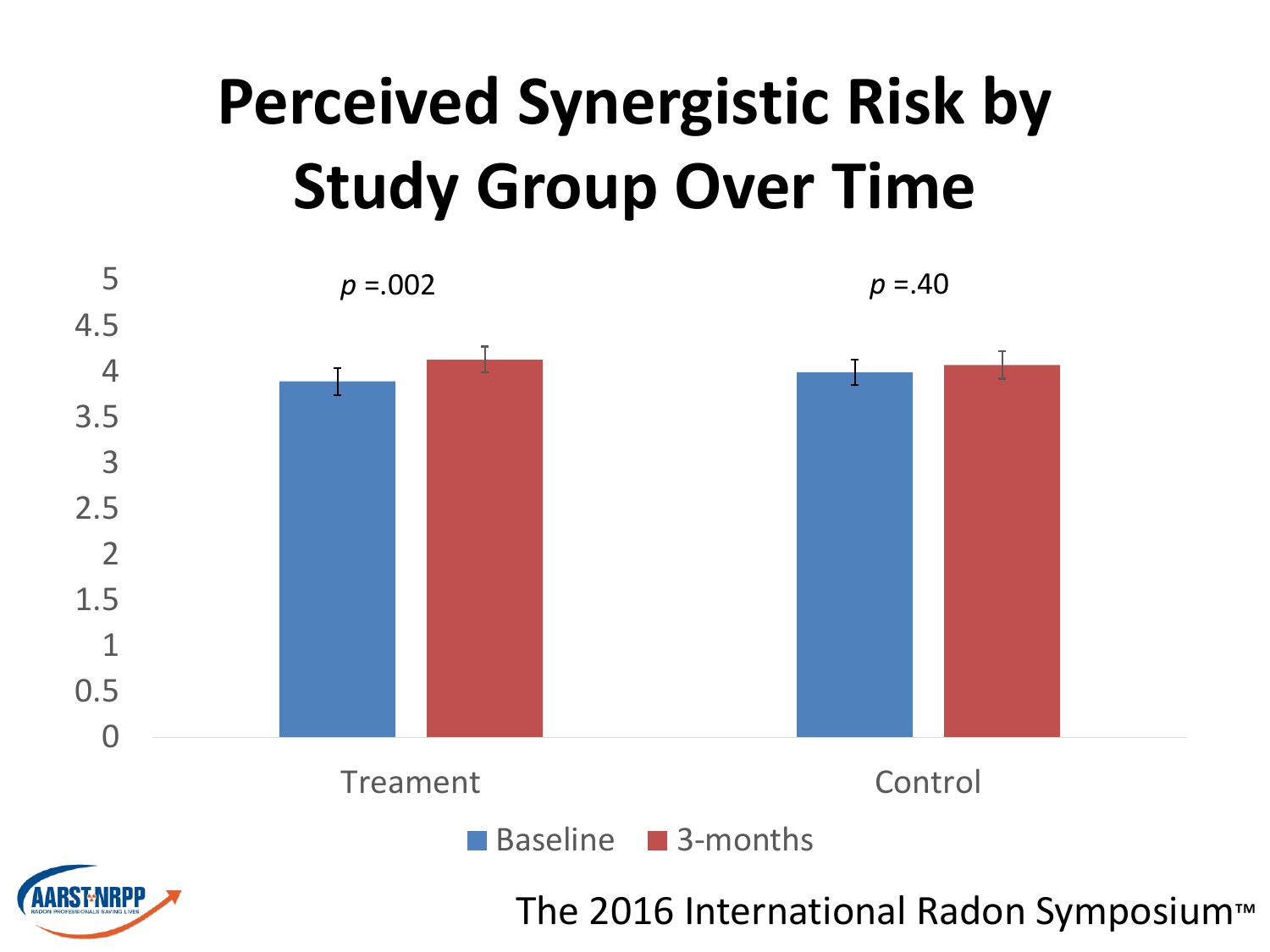### **Results**

- **Between baseline and** 3 months postintervention, there was a significant increase in perceived synergistic risk of radon and secondhand smoke among those in the treatment group (*t*=3.1, *p* = .002)
- The control group's synergistic risk scores did not change over time (*t*=0.8, *p*=.40).



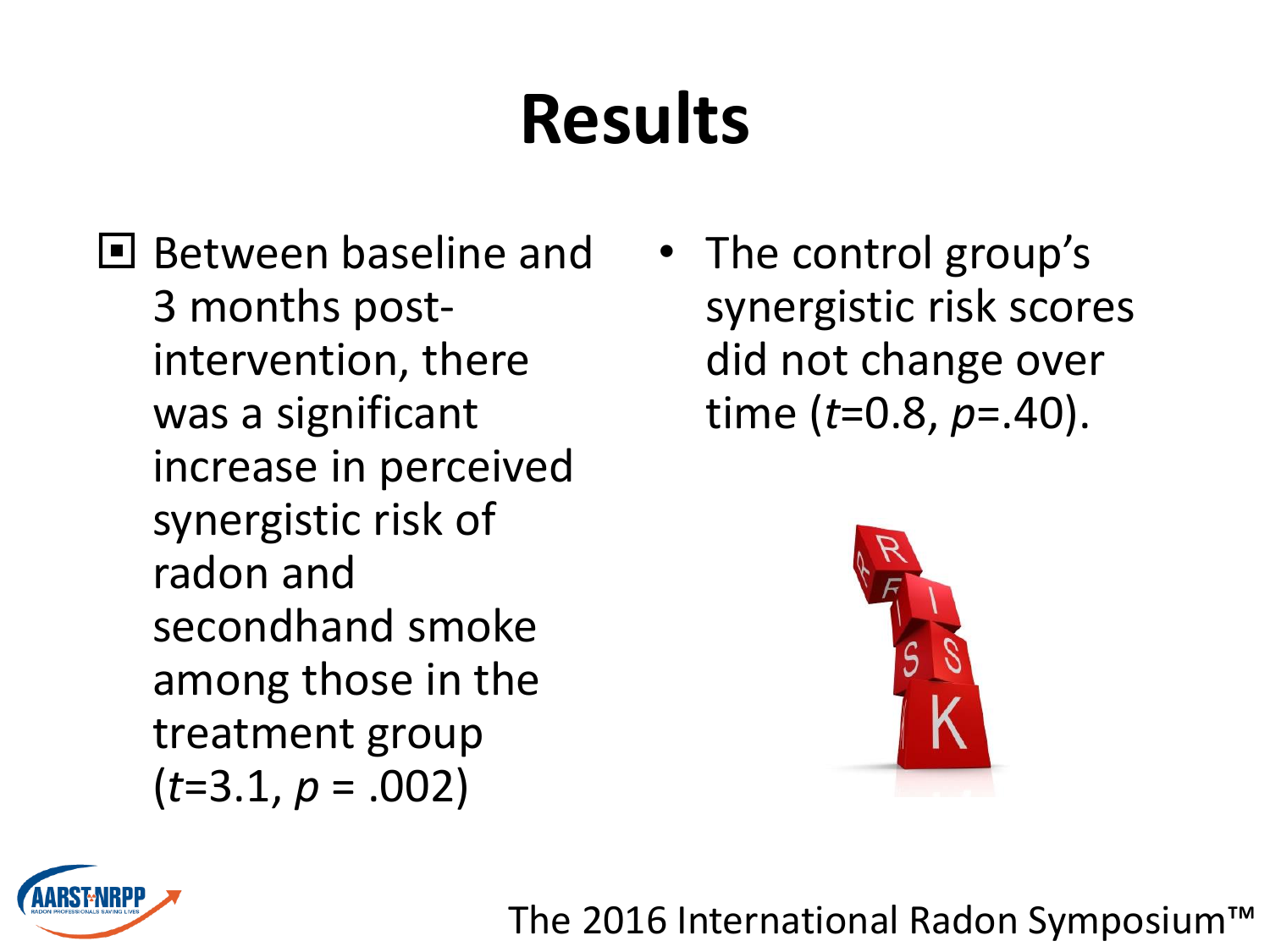### **Conclusions**



- Dual home screening for radon and tobacco smoke and personalized environmental reportback may enhance perceived risk for combined environmental exposures.
- Continued efforts to educate the public on the *combined* health effects of radon and tobacco smoke exposure and to motivate everyone (especially those with current and past tobacco smoke exposure) to test for radon are critically important.

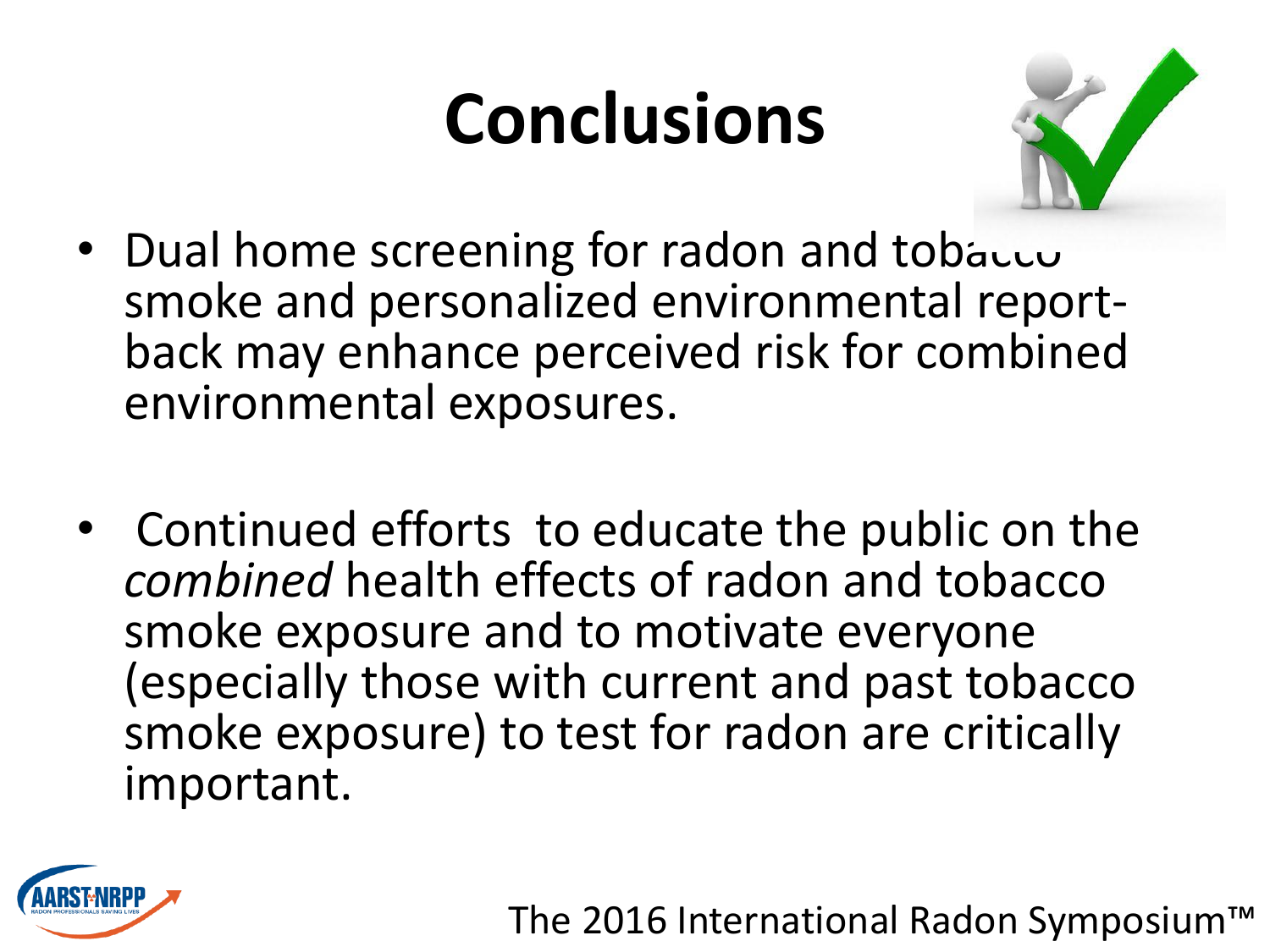#### **Conclusions**



**More research is needed to:**

- examine sociodemographic variations in perceived risk for lung cancer
- $\blacksquare$  test the effects of innovative interventions (including policy change) to reduce exposure to radon and SHS in the home

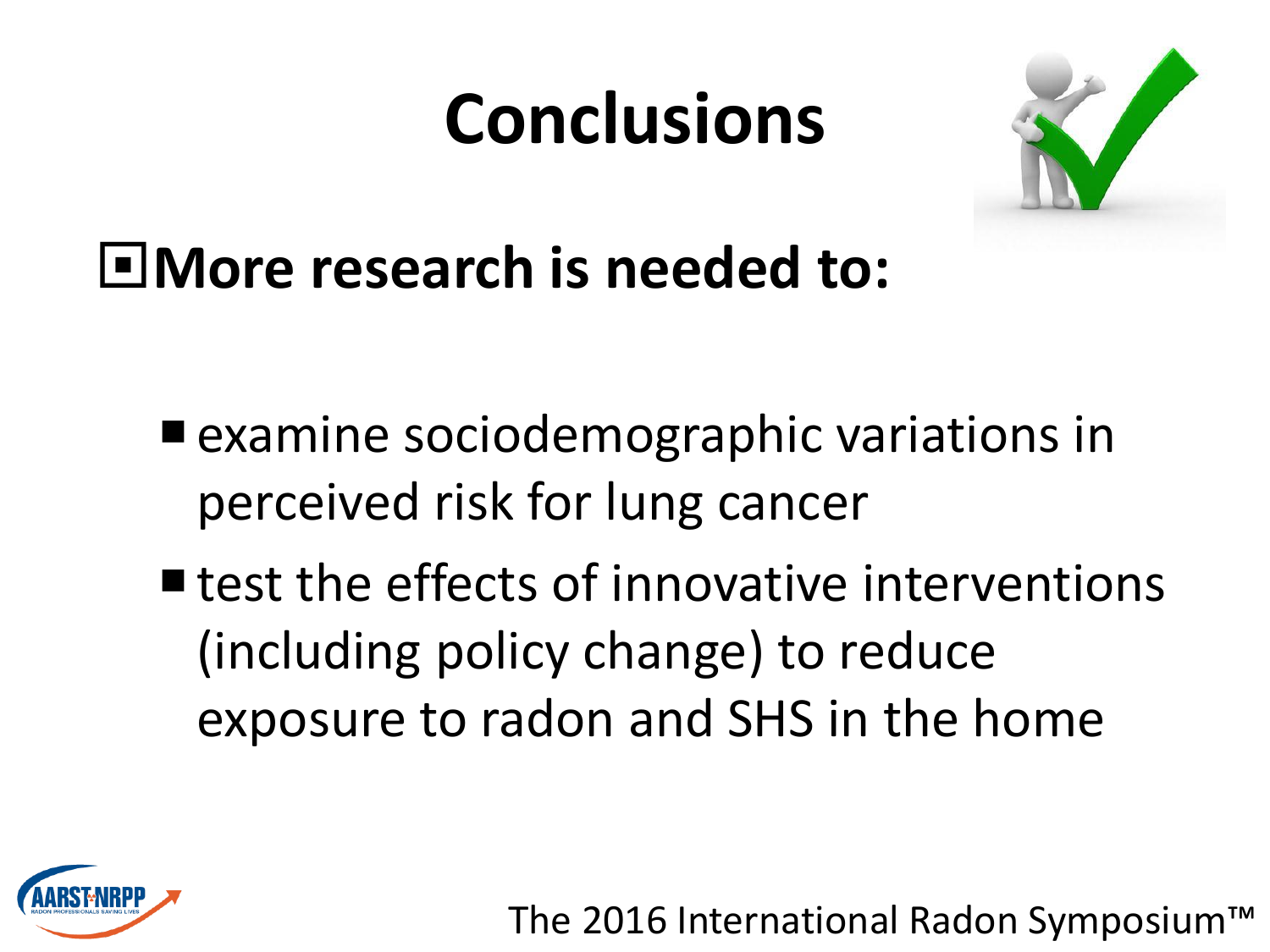#### Free Radon Continuing Education Course



#### **Radon Continuing Education Course**

#### **MODULE OUTLINE**

**Module 1: Radon and Health** 

**Module 2: Sources of Radon** 

**Module 3: Radon Testing and Mitigation to Protect Health** 

**Module 4: Public Health Responses to Frequently Asked Questions About Radon** 

**Module 5: Radon Policy and What Health Professionals Need to Know** 

**Module 6: What Patients Need to Know about Radon and Summary** 





<https://ky.train.org/DesktopModules/eLearning/CourseDetails/CourseDetailsForm.aspx?courseId=1056655>